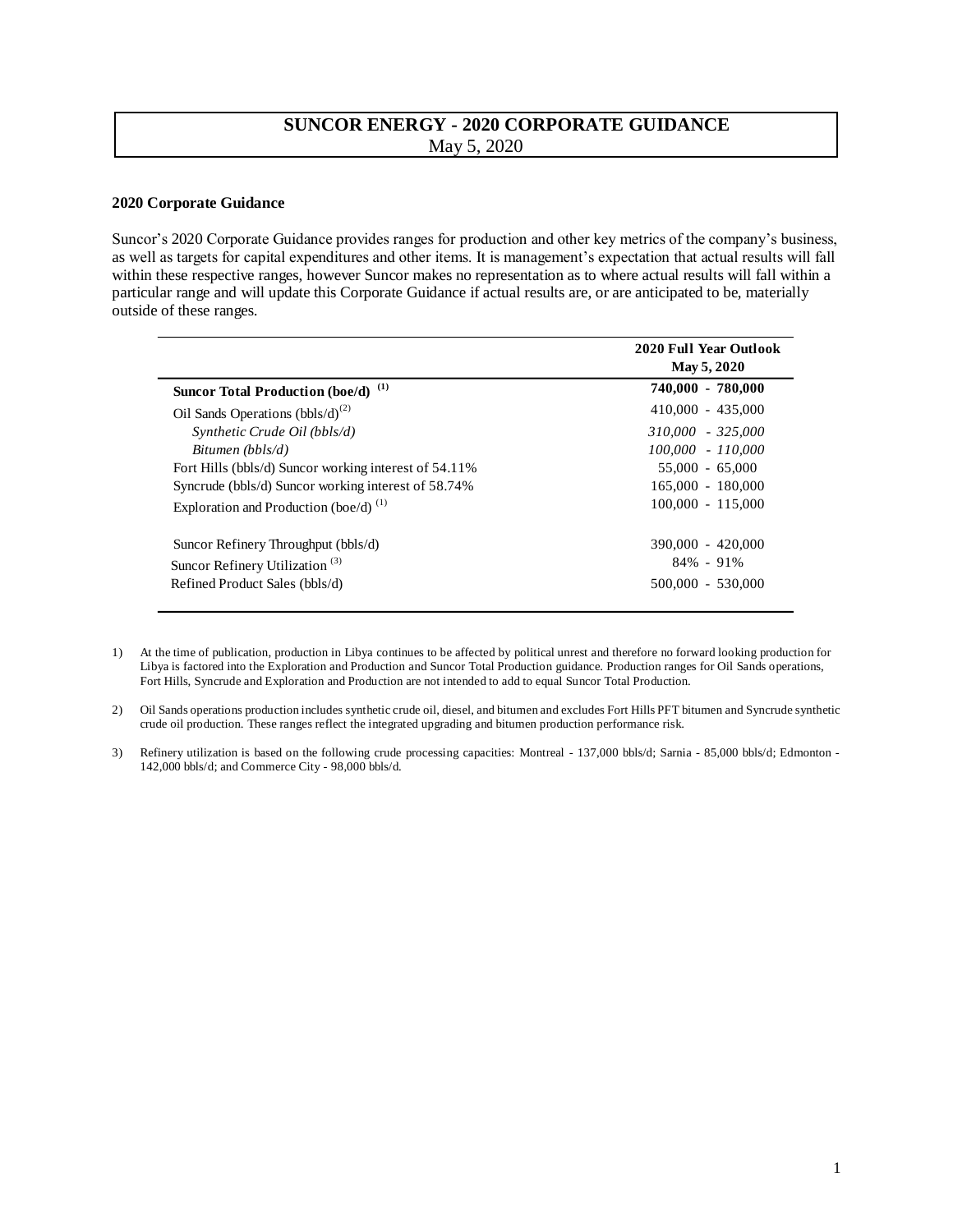## **Capital Expenditures (4)**

| Capital Expenditures <sup>(4)</sup><br>(C\$ millions) |                                       |                                |
|-------------------------------------------------------|---------------------------------------|--------------------------------|
|                                                       | 2020 Full Year Outlook<br>May 5, 2020 | % Economic<br>Investment $(5)$ |
| <b>Upstream Oil Sands</b>                             | $2,500 - 2,650$                       | 25%                            |
| Upstream E&P                                          | $550 - 650$                           | 95%                            |
| <b>Total Upstream</b>                                 | $3,050 - 3,300$                       | 40%                            |
| Downstream                                            | $450 - 550$                           | 20%                            |
| Corporate                                             | $100 - 150$                           | 80%                            |
| <b>Total</b>                                          | $3,600 - 4,000$                       | 40%                            |

|                                                            | <b>2020 Full Year Outlook</b> |  |
|------------------------------------------------------------|-------------------------------|--|
|                                                            | May 5, 2020                   |  |
| <b>Other Information</b>                                   |                               |  |
| Oil Sands Operations Cash Operating Costs (\$/bbl) (7)(10) | \$24.00<br>$-$ \$26.50        |  |
| Fort Hills Cash Operating Costs (\$/bbl) <sup>(7)(9)</sup> | $$34.00 - $37.00$             |  |
| Syncrude Cash Operating Costs (\$/bbl) (8)(9)              | $$35.00 - $38.00$             |  |
| Current Income Taxes (C\$ millions)                        | $$1,200$ - $$900$             |  |
| Canadian Tax Rate (effective)                              | 25% - 26%                     |  |
| US Tax Rate (effective)                                    | 22% - 23%                     |  |
| UK Tax Rate (effective)                                    | 37% - 42%                     |  |
| Average Corporate Interest Rate                            | $5\% - 6\%$                   |  |
| Oil Sands Operations Crown Royalties <sup>(10)</sup>       | $1\% - 3\%$                   |  |
| Fort Hills Crown Royalties <sup>(10)</sup>                 | $1\% - 3\%$                   |  |
| Syncrude Crown Royalties <sup>(10)</sup>                   | $1\% - 3\%$                   |  |
| East Coast Canada Royalties <sup>(10)</sup>                | 8% - 12%                      |  |
| <b>Business Environment</b>                                |                               |  |
| Oil Prices - Brent, Sullom Voe (\$US/bbl)                  | \$34.00                       |  |
| WTI, Cushing (\$US/bbl)                                    | \$30.00                       |  |
| WCS, Hardisty (\$US/bbl)                                   | \$16.00                       |  |
| Refining Margin - NY Harbor 2-1-1 crack (\$US/bbl)         | \$12.00                       |  |
| Natural Gas Price - AECO - C Spot (\$CAD/GJ)               | \$2.25                        |  |
| Exchange Rate (CADUSD)                                     | \$0.72                        |  |

- 4) Capital expenditures exclude capitalized interest of approximately \$120 million.
- 5) Balance of capital expenditures represents Asset Sustainment and Maintenance capital expenditures. For definitions of Economic Investment and Asset Sustainment and Maintenance capital expenditures, see the Capital Investment Update section of Suncor's Management's Discussion and Analysis dated May 5, 2020 (the "MD&A").
- 6) Oil Sands operations cash operating costs per barrel are based on the following assumptions: production volumes, sales mix, and average natural gas prices as described in the tables above.
- 7) Fort Hills cash operating costs per barrel are based on the following assumptions: production volumes and average natural gas prices as described in the tables above.
- 8) Syncrude cash operating costs per barrel are based on the following assumptions: production volumes, sales mix, and average natural gas prices as described in the tables above.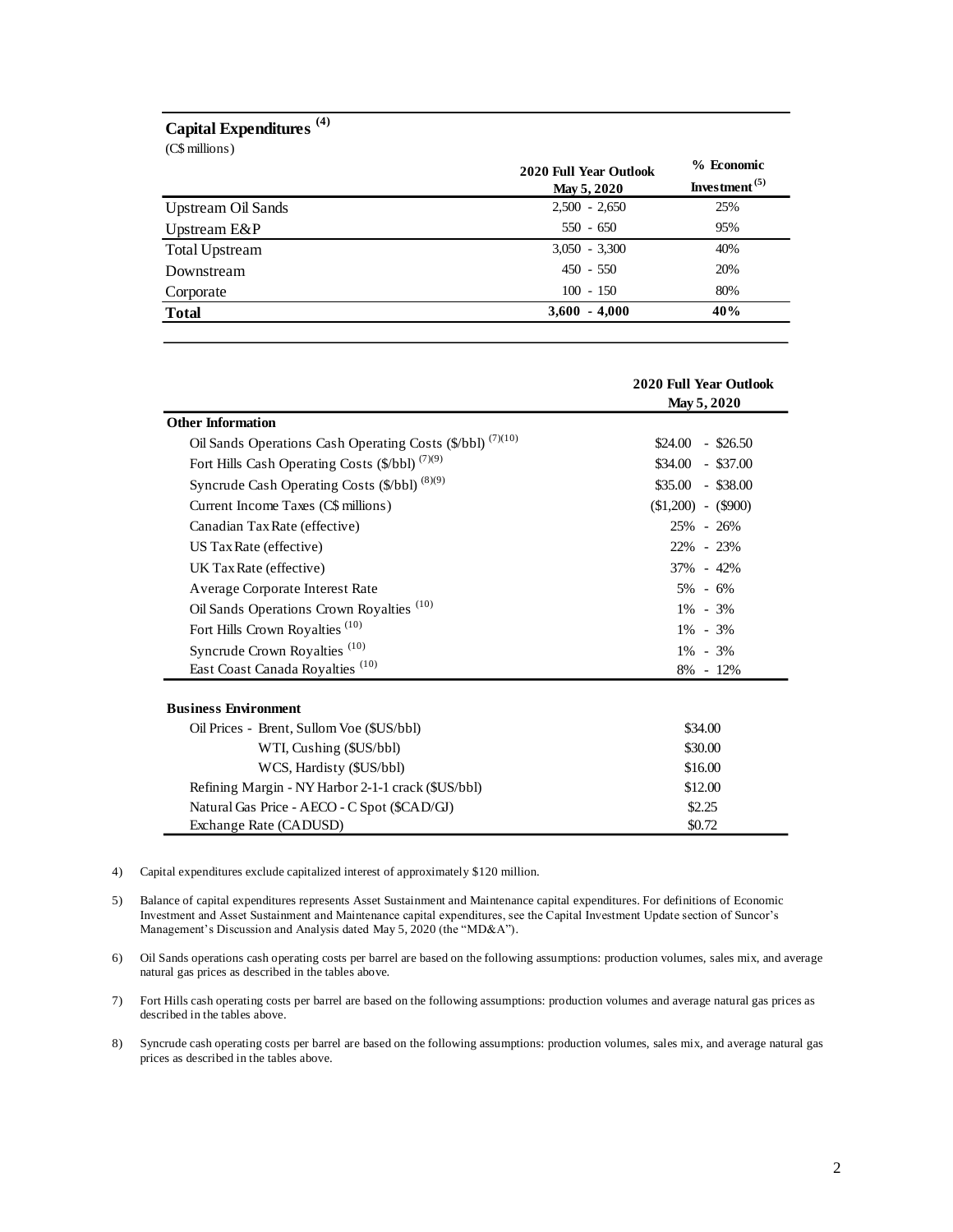9) Oil Sands operations cash operating costs, Fort Hills cash operating costs and Syncrude cash operating costs are non-GAAP financial measures. Non-GAAP financial measures are not prescribed by GAAP and therefore do not have any standardized meaning. Users are cautioned that these measures may not be fully comparable to one another or to similar information calculated by other entities due to differing operations. For more information, see the Cash Operating Costs and Non-GAAP Financial Measures Advisory sections of the MD&A. Both sections are incorporated by reference herein.

--------------------------------------------------------------------------------------------------------------------------------

10) Reflected as a percentage of gross revenue.

Suncor's 2020 Full Year Outlook is comprised of forward-looking statements and information (collectively, "forwardlooking statements"). All forward-looking statements for the 2020 fiscal year are based on Suncor's current expectations, estimates, projections and assumptions that were made by the company in light of its experience and its perception of historical trends including: expectations and assumptions concerning the accuracy of reserves and resources estimates; the current and potential adverse impacts of the novel coronavirus pandemic; commodity prices and interest and foreign exchange rates; the performance of assets and equipment; capital efficiencies and cost-savings; applicable laws and government policies; future production rates; the sufficiency of budgeted capital expenditures in carrying out planned activities; the availability and cost of labour, services and infrastructure; the satisfaction by third parties of their obligations to Suncor; the development and execution of projects; and the receipt, in a timely manner, of regulatory and third-party approvals. Forward-looking statements are not guarantees of future performance and involve a number of risks and uncertainties, some that are similar to other oil and gas companies and some that are unique to our company. Suncor's actual results may differ materially from those expressed or implied by our forwardlooking statements and you are cautioned not to place undue reliance on them.

Assumptions for the Oil Sands operations, Syncrude and Fort Hills 2020 production outlook include those relating to reliability and operational efficiency initiatives that the company expects will minimize unplanned maintenance in 2020. Assumptions for the Exploration and Production 2020 production outlook include those relating to reservoir performance, drilling results and facility reliability. Factors that could potentially impact Suncor's 2020 corporate guidance include, but are not limited to:

- Bitumen supply. Bitumen supply may be dependent on unplanned maintenance of mine equipment and extraction plants, bitumen ore grade quality, tailings storage and in situ reservoir performance.
- Third-party infrastructure. Production estimates could be negatively impacted by issues with third-party infrastructure, including pipeline or power disruptions, that may result in the apportionment of capacity, pipeline or third-party facility shutdowns, which would affect the company's ability to produce or market its crude oil.
- Performance of recently commissioned facilities or well pads. Production rates while new equipment is being brought into service are difficult to predict and can be impacted by unplanned maintenance.
- Unplanned maintenance. Production estimates could be negatively impacted if unplanned work is required at any of our mining, extraction, upgrading, in situ processing, refining, natural gas processing, pipeline, or offshore assets.
- Planned maintenance events. Production estimates, including production mix, could be negatively impacted if planned maintenance events are affected by unexpected events or are not executed effectively. The successful execution of maintenance and start-up of operations for offshore assets, in particular, may be impacted by harsh weather conditions, particularly in the winter season.
- Commodity prices. Declines in commodity prices may alter our production outlook and/or reduce our capital expenditure plans.
- Foreign operations. Suncor's foreign operations and related assets are subject to a number of political, economic and socio-economic risks.
- Government Action. This guidance reflects the production curtailments imposed by the Government of Alberta. Further action by the Government of Alberta regarding production curtailment may impact Suncor's Corporate Guidance and such impact may be material.

Suncor's News Release dated May 5, 2020, the MD&A, and Suncor's most recently filed Annual Information Form, Form 40-F, Annual Report to Shareholders and other documents it files from time to time with securities regulatory authorities describe the risks, uncertainties, material assumptions and other factors that could influence actual results and such factors are incorporated herein by reference. Copies of these documents are available without charge from Suncor at 150 6th Avenue S.W., Calgary, Alberta T2P 3Y7, by calling 1-800-558-9071, or by email request to